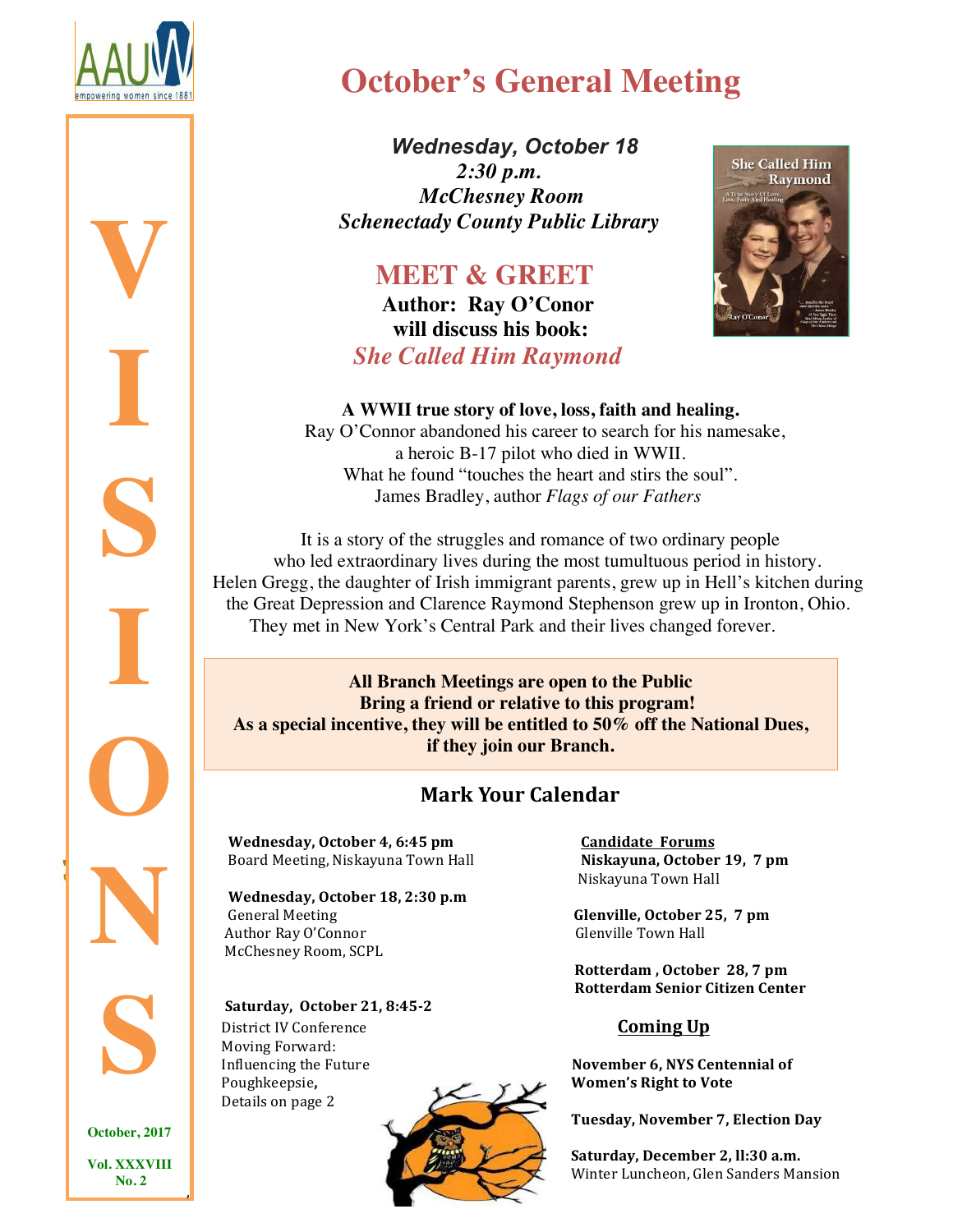#### Presidents' Message



Our Branch started out the year with a great deal of energy and enthusiasm. Two of our newest members, Geri Mulligan and Chris Zinzow organized a **garage sale** at the home of Maxine Borom in September. Their efforts and the contributions of so many of our members made it a great event! Those members who contributed their time to make this sale so successful were Eleanor Aronstein, Erica Berger, Maxine Borom, Robin Eddy, Ann Hicks, Gail Karl, Jackie Mendini, Marguerite Pileggi, Carol Reynolds, Ellie

Rowland, Bobbi Richardson and Jean Wildgrube who always came to work with a treat to share. Our efforts were supplemented by the help of Jason Zinzow, Chet Lonergan, Jay Borom and Jessie Aronstein. Evvie Currie, unable to participate, sent a generous donation. We are fortunate to have so many great members who work together to support our mission.

We thank Carol Reynolds and Faith Weldon for putting together some important informative programs for our **General Meetings**. These programs are not to be missed. We are trying to vary the times of day so that all members will be able to attend most of these programs. Rides are available for any who no longer drive at night or anytime, just contact Bobbi or Robin to arrange transportation.

AAUW is responsible for staffing **the Niskayuna Candidates' Forum.** Linda Rizzo will be the moderator. Please contact Maxine Borom if you would like to volunteer in ushering, timing or screening questions. Members who live in Glenville, Rotterdam or Schenectady who would rather volunteer at these sites, should contact Maxine. Attend a Candidates' Form --it is important to be informed before we cast a vote, so this is a your opportunity to learn about the issues and how the candidates will address them.

Another great opportunity in October is the **District IV Conference** being held in Poughkeepsie this year. The theme is Moving Forward: Influencing the Future. Presentations will be on Health, Education and Governance. Details below.

We are off to a terrific start. Let us keep the momentum going. There are so many issues that need our attention: protecting Title IX, the student loan debt that burdens graduates, and the gender pay gap which will not close until 2119 at the rate it is going. We look forward to the celebration of the100th Anniversary of the Women's Right to Vote in New York State which was passed on November 6, 1817, three years before the  $19<sup>th</sup>$  amendment to the Constitution.

Bobbi Richardson and Robin Eddy

#### **Moving Forward: Influencing the Future How can AAUW members make our voices heard?**

This is the theme of the **District IV Conference** sponsored by the Poughkeepsie Branch. The event takes place in the Poughkeepsie Underwear Factory, an urban renewal project in the city of Poughkeepsie, on Saturday, October 21 beginning at 8:45 am and concluding at 2 pm. Topics discussed will be Women's Health, Women and Education and Women in Politics. The fee for the day is \$22 which includes a continental breakfast and lunch. After the conference you could visit Hyde Park historical sites or take a stroll across the Walkway over the Hudson. If you are interested in attending, contact Bobbi Richardson.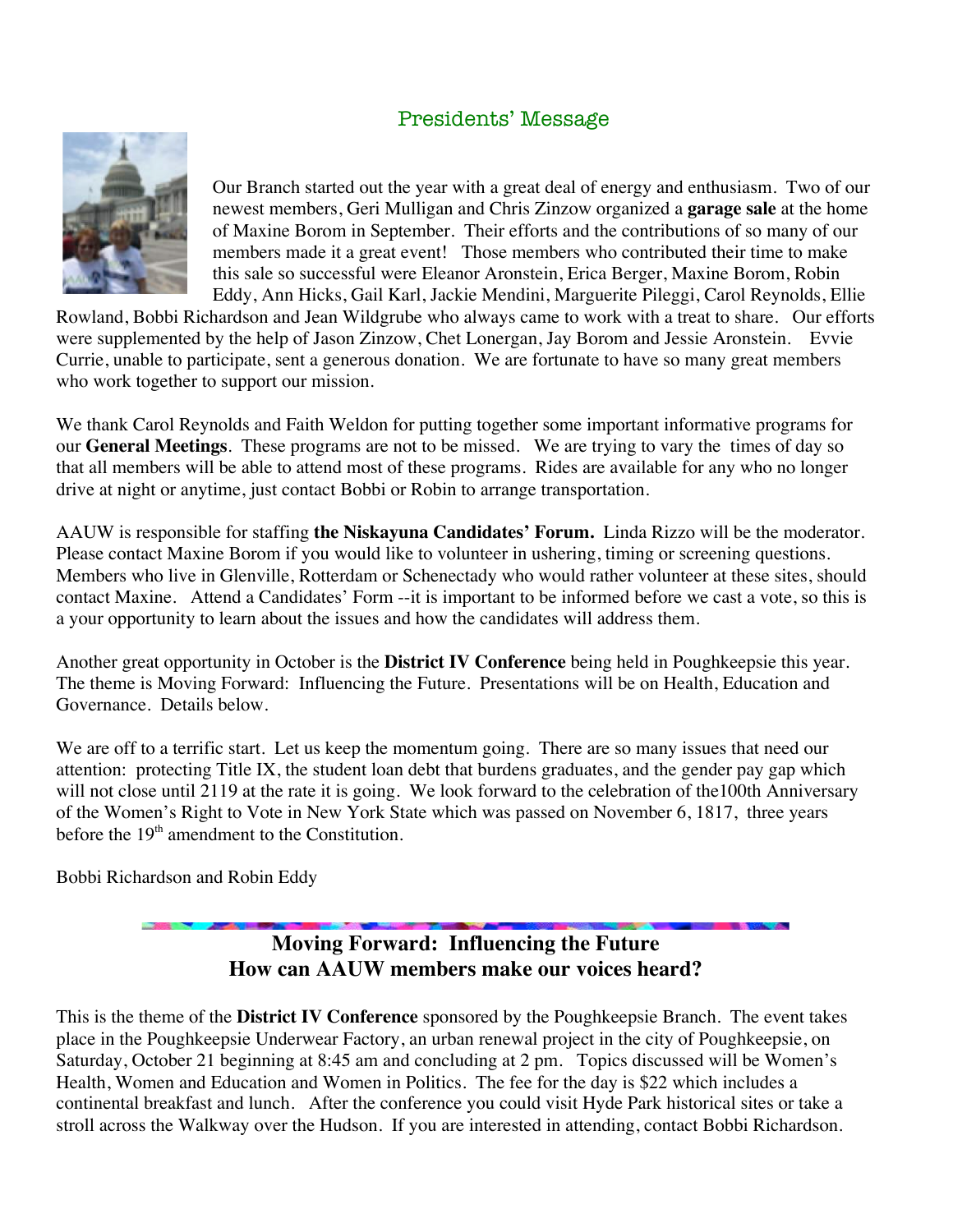#### **REPAYMENT OF STUDENT LOANS ADVERSELY AFFECT WOMEN**

AAUW did another research report on the pay gap between men and women. The expectation was that there



would be a minimum improvement. Surprisingly, the report demonstrated that just one year after college, women are still paid less than their male peers.

In order to close the pay gap, women need to have a higher college degree. In order to achieve this, many women must have student loans. After finishing their education, many women are facing loans from \$40,000 plus. In addition, they must obtain employment to pay

the debt. The problem for these women is finding a position that pays a good salary. In addition, a pay gap makes it harder for them to pay off their loans, and to begin their postgraduate work. In today's society, it has become essential to have a master's degree or doctorate. The United States Department of Labor points out that more than 10% of borrowers default within two years and 20% default within three years. Many of these individuals are women. There are serious consequences involved when an individual defaults on his or her loans. Some of these consequences are: garnish wages, seize any tax refund, and garnish money from federal benefits.

AAUW's analysis of federal data shows that "women are more likely to take on debt (44% of female undergraduates take on debt in a year compared to 39% of male undergraduates)". On average, women take on more debt than men at every level of education. For those that graduate, many are facing an enormous debt. Many women are taking advantage of the for-profit schools allowing an individual to earn an on-line degree. Many of these on-line colleges are not regulated and charge high tuition.

The issue of repayment of student loans and the wage gap are interrelated. It is for this reason that women are adversely affected despite their effort to receive a college or post graduate degree. It becomes a no win situation for them. Linda Rizzo, Public Policy VP

#### MEMBERSHIP MATTERS – Directory Updates

 Pat Buczkowski Julie Burgess Joanne Chambers 451 Rudy Chase Drive 112 Glen Eddy Drive 19 Juniper Drive Glenville, NY 12302 (518) 371-9265

 Sally Dewes Jane Jennings Lois Mendelson 21 Englehart Drive 1377 Philomena 1935 Hexam Road Scotia, NY 12302 Niskayuna, NY 12309 Niskayuna, NY 12309 (518) 346-1761 (518)372-8667 (518) 393-2826

 Apt. 207 Niskayuna, NY 12309 Clifton Park, NY 12065 Chambersjp@aol.com

stanger01@gmail.com wiennin2@nycap.rr.com rmendels@nycap.rr.com

#### **On Page 9: Change Treasurer Ann Hicks to Treasurer Karen Huggins**

**We are sorry to report the deaths of long time members Cay Raecroft, Janet Langley and Edna VanDuzeeh. We honor these women who used their special talents to serve our Branch.**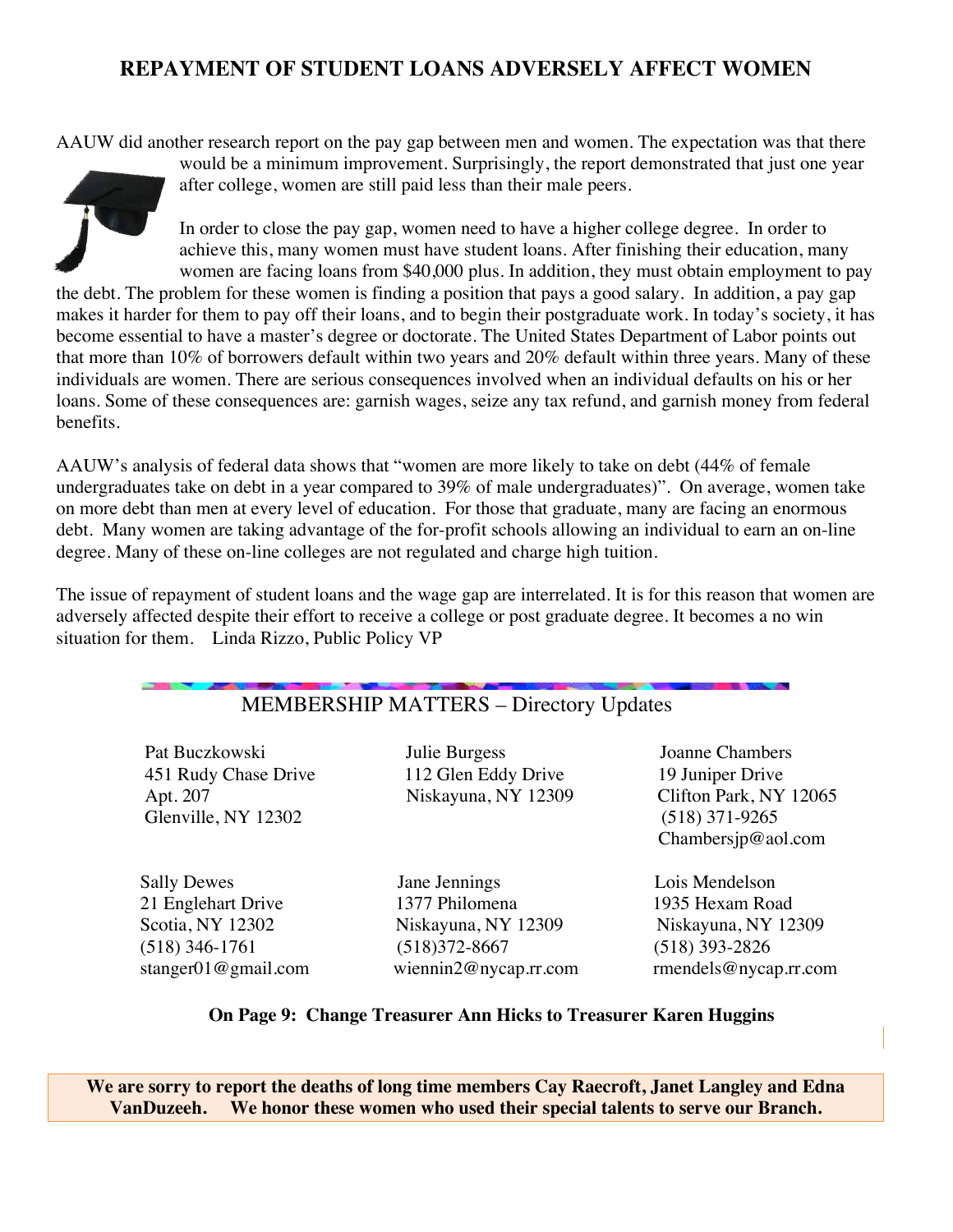## *A Busy September*



Early morning **Garage Sale** Team. Erica Berger, Chairs: Geri Mulligan & Christine Zinzow, Robin Eddy, Bobbi Richardson. The chairs and others spent hours sorting and pricing the donations from so many of our members in Maxine Borom's garage.





 Barbara Aldi leads questioning of Stella Cockettt Courtney**, General Meeting** speaker after sharing her personal story of being the first African American to integrate and then graduate from Texas Tech.

**AAUW's SCCC Club** sponsors Constitution Day on Campus. Students and representatives of our Branch. Arlene Maranville, AAUW liaison, Robin Eddy, Maxine Borom & Bobbi Richardson, discussed the American Dream with students and how they hope to achieve it.

**October Opportunities** General Meeting Candidate Forums District IV Conference

#### **Save the Date: Winter Luncheon, Glen Sanders Mansion, December 2, 11:30 am.**



**A Suffragette Tribute**

**Rosalie Gardiner Jones,** a Long Island born Suffragist, was famous for doing the unusual and unexpected. Gardiner Jones used marches, parades and wagons to lure crowds and draw attention to the Suffrage Movement. Two notable marches took place in 1913 as supporters hiked with Jones leading them to Albany and Washington DC They walked in skirts through bad weather and difficult roads. They hiked a distance of 150 miles to deliver a petition to the new governor of New York and 200 miles to Washington D.C. to participate in a protest parade before Woodrow Wilson's inauguration. She persisted!

#### **Monthly Board Meetings**

Branch Board Meetings are held the first Wednesday of the Month at 6:45 pm. All meetings are open to any member of our Branch. We thank the Town of Niskayuna for allowing us to use their upstairs conference room, free of charge, to hold our meetings.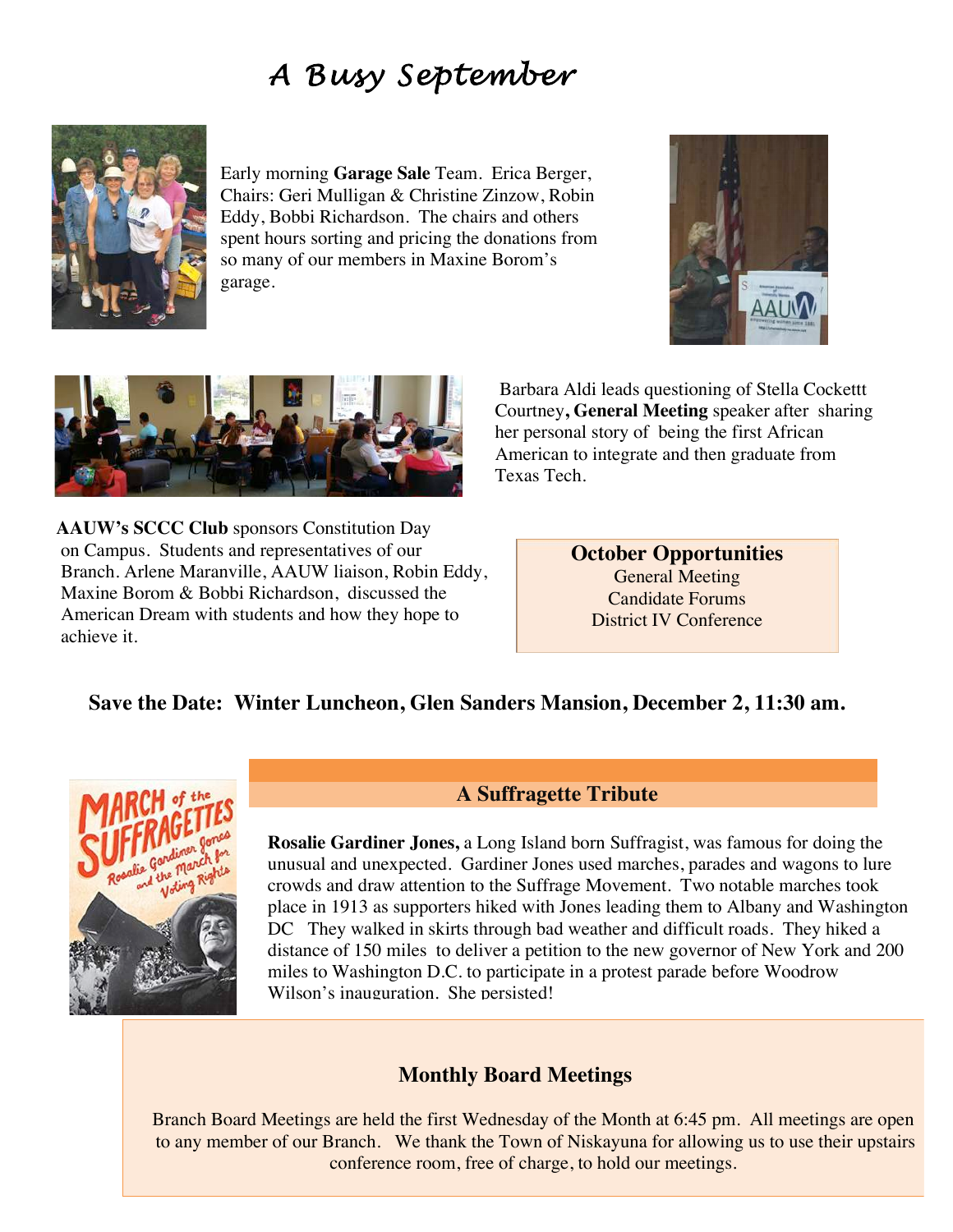#### *Study and Interest Group Meetings for October 2017*

If you are interested in attending a meeting, call the leader.

#### **Book Chat**

**Leader: Ellie Rowland (250-4302) October 17, 2017, 2:30 p.m Book:** *The Elegance of the Hedgehog* **By Muriel Barberry Hostess: Maxine Borom 2171 Fox Hill Drive, Niskayuna**

**Book Exchange 1 Leader: Dottie Potochnik (399-3854) No regular meetings**

**Book Exchange 2 Leader: Ellie Rowland (370-1958) No regular meetings**

**Couples Gourmet**

**Leaders: Faith Weldon ( 393-0048) Pat Terry (372-8431) October 13, 2017, 7 p.m. Theme: Gran Cucina Latina Co-Hostesses: Bobbi Richardson Jackie Mendini**

**Diverse Topics Leaders: Barbara Aldi (372-4802) Gerri Pinkerton (346-4560) October 16, 2017, 1:30 p.m. Hostess: Gail Karl 2513 McGovern Drive Co-Hostess: Geri Pinkerton Program: Volunteering in Africa Harry and Joan Thornhill**

### **Modern Literature**

**Leaders: Joan Bergin (399-1861) Mary DeLory(393-6811) October 18, 2017, 2:30 pm** *Book: She Called Him Raymond* Leader: Carol Reynolds General Meeting McChesney Room, SCPL

> **If you have ideas for new Study or Interest groups, contact Arlene Maranville.**

**Mah Jongg Leader Linda Ward (377-8764) October 9, 2017, 1:30 p.m. Hostess: Ellie Rowland Location: 216 Lois Lane, Niskayuna**

**October 23, 2017, 1:30 p.m. Hostess: Arlene Maranville Location: 1 Maywood Drive, Scotia**

**Quilting Leader: Marguerite Pileggi (280-5623) October 24, 2017, 1 p.m. Program: Log Cabin Ornaments, Pat Terry Hostess: Erica Berger 91 Pheasant Ridge, Schenectady**

**Science Topics Leader: Nancy Walden October 2, 7:30 pm Mini Topics led by Sally Dewes & Winne Balz Hostess: Nancy Walden Fireside Lounge, The Glen Eddy 1 Glen Eddy Drive, Niskayuna**

**Varied Interests Monthly Leader: Carol Reynolds October 11, 2017, 12:30 p.m. Hostess: Pat Buczkowski (372- 3893) 451 Rudy Chase Drive. Apt. 207 Program: Richard Terry on ancestry Note change of day.**